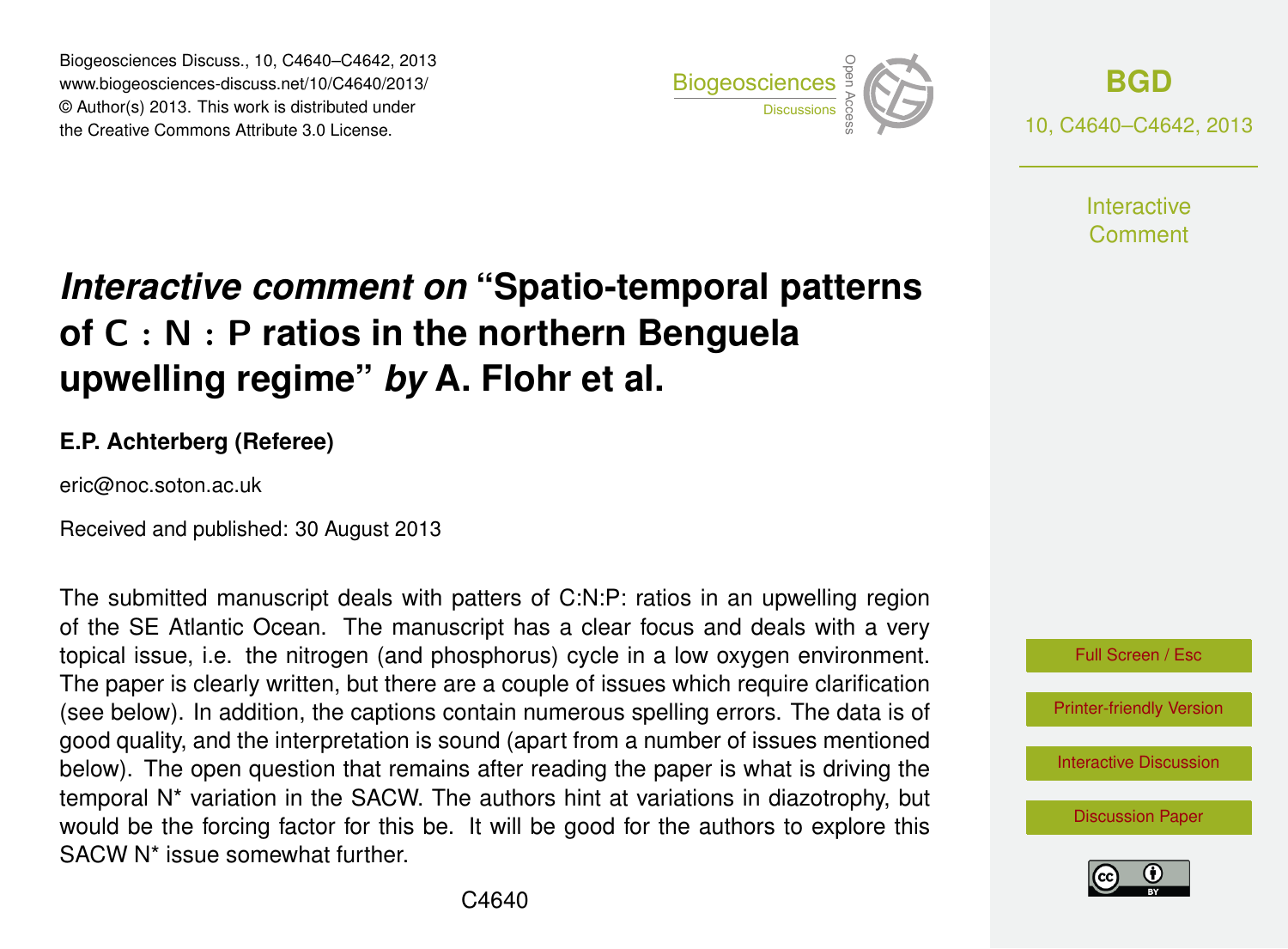I recommend publication following moderate revision.

Specific comments: P 10460 Line 1: This starting sentence is unfortunately incorrect. The Redfield ratio of N and P in phytoplankton biomass shows a good similarity (obviously with interesting deviations) with deep ocean soluble N:P concentration ratios. However, the C:N and C:P ratios of phytoplankton biomass are very different to the deep ocean concentration ratios of these elements. A similar case for O2:N and O2:P. The C:N and C:P and (corresponding O2) ratios are important for assessment of uptake and remineralisation processes, but not steady state concentrations. The second sentence consequently needs to be reconsidered and rephrased as well. P 10460 Line 9: to study the impact of what? Unclear phrasing. P10460 Line 14: only the P level changes, hence not the complete Redfield Ratio changes. P10461: Line 5: In not many cases is C availability limiting phytoplankton growth. There are a number of examples of improved growth at high pCO2 which indicate that enhanced C availability will reduce reliance on the carbon concentration mechanisms and hence be energetically favourable. N, P and Fe are far more important in controlling oceanic primary productivity. P10461: Line 9: The Redfield ratio is a set and defined number and does not change with time or space. You actually mean the nutrient ratios. P10461: Line 10: The nutrient ratio in seawater does not really matter to the organisms as long as it is available plentiful supplies. Only upon exhaustion of one of the nutrients does the ratio become important. P10461: Line 12-18: see my comment on the text in the abstract. P10462: Line 4: produced instead of raised P10463: Line 6: Eastern South Atlantic Central Water P10466: Line 1: The VINDTA 3c uses the semi-closed cell titration principle. The cell is actually an open cell but the sample is titrated as if it were in closed cell (as no CO2 purging takes place). P10466: Line 18: Were the ammonium concentrations measured in this study? Why are they not reported? They are very useful for the assessment of the various N cycling processes. Fig. 4. In case salinity corrected alkalinity is used, then also DIC needs to be salinity corrected when plotting these variables against each other. In the current graph a bias in the slope occurs due to the fact only TA is salinity corrected P10469: Line 17-21: see my comments on the

## **[BGD](http://www.biogeosciences-discuss.net)**

10, C4640–C4642, 2013

**Interactive** Comment

Full Screen / Esc

[Printer-friendly Version](http://www.biogeosciences-discuss.net/10/C4640/2013/bgd-10-C4640-2013-print.pdf)

[Interactive Discussion](http://www.biogeosciences-discuss.net/10/10459/2013/bgd-10-10459-2013-discussion.html)

[Discussion Paper](http://www.biogeosciences-discuss.net/10/10459/2013/bgd-10-10459-2013.pdf)